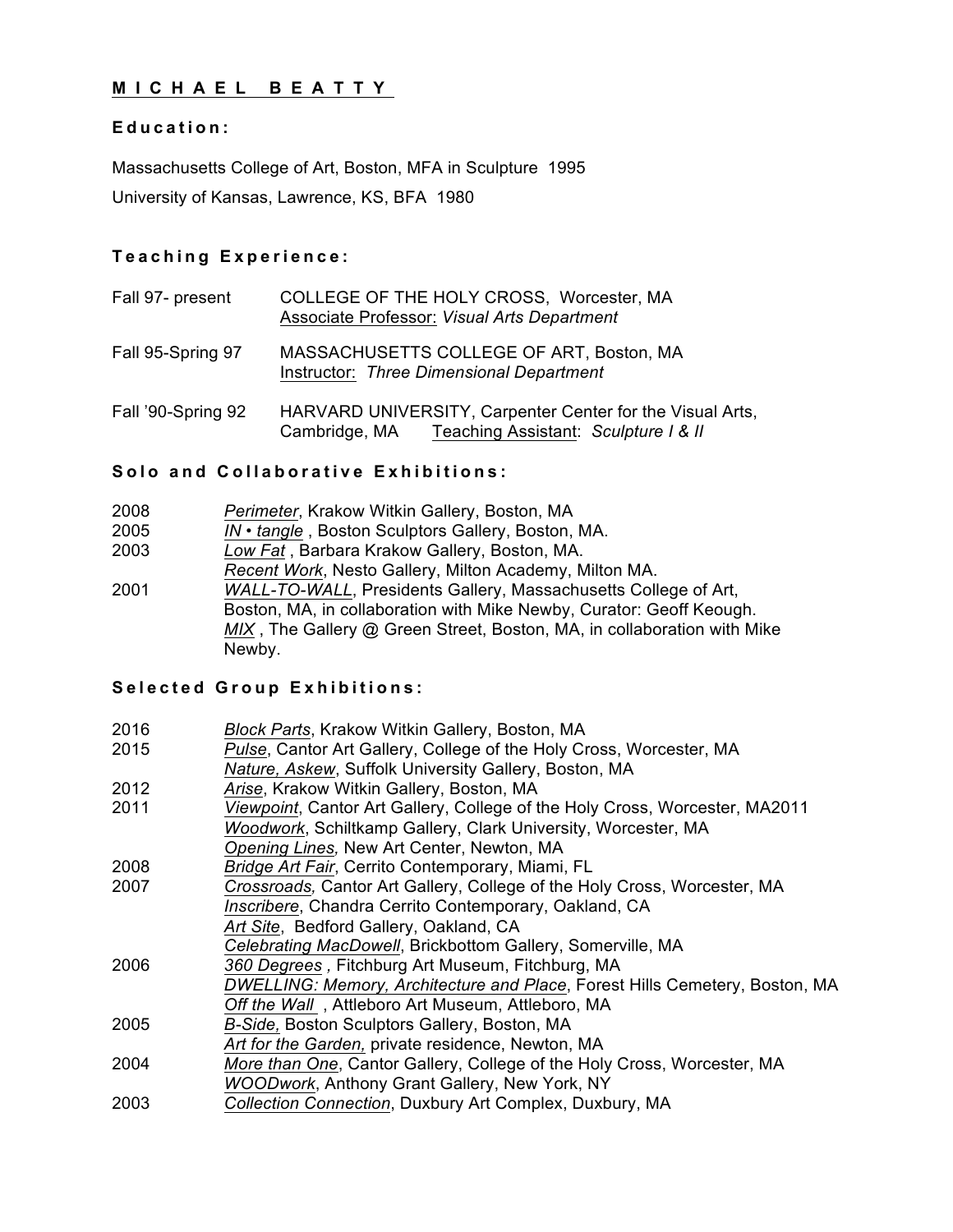| 2002 | Non-Salon Salon, Barbara Krakow Gallery, Boston, MA                    |  |
|------|------------------------------------------------------------------------|--|
|      | More than One: Prints from Center Street Studio,                       |  |
|      | Butler Institute of American Art, Trumbell Branch, Warren, OH          |  |
| 2001 | The Garden and the Map, FPAC Gallery, Boston, MA                       |  |
|      | Imaging Time, Cantor Gallery, College of the Holy Cross, Worcester, MA |  |
|      | New Works, Barbara Krakow Gallery, Boston, MA.                         |  |
|      | Beneath the Surface, Montserrat College of Art, Beverly, MA.           |  |
| 2000 | New England/New Talent, Fitchburg Art Museum, Fitchburg, MA            |  |
|      | <b>Curator: Marianne Menger</b>                                        |  |

## **Grants and Awards :**

| 2010<br>Great Barrington, MA.                                  | Artist Resource Trust Grant, funded by the Berkshire Taconic Community Trust |
|----------------------------------------------------------------|------------------------------------------------------------------------------|
| 2007                                                           | Research and Publication Grant, College of the Holy Cross, Worcester, MA     |
| 2004                                                           | St. Botolph Foundation Award in Sculpture, St. Botolph Club, Boston, MA      |
| Visiting Artist Program, American Academy in Rome, Rome, Italy |                                                                              |
|                                                                | Finalist in Drawing, Artist Grants Program, Massachusetts Cultural Council   |
| Residency Grant, MacDowell Colony, Peterborough, NH<br>2003    |                                                                              |
| 2002                                                           | Artist Resource Trust Grant, funded by the Berkshire Taconic Community Trust |
| Great Barrington, MA                                           |                                                                              |
| Residency Grant, MacDowell Colony, Peterborough, NH<br>1999    |                                                                              |

# **Commissions and Public Projects :**

| 2006 | DWELLING: Memory, Architecture and Place, outdoor installation                    |
|------|-----------------------------------------------------------------------------------|
|      | Site: Forest Hills Cemetery, Boston, MA                                           |
|      | Arbor Vitae, outdoor installation and exhibition                                  |
|      | Site: Private garden in Newton, MA                                                |
| 2002 | Spectrum, indoor hanging sculpture for atrium space                               |
|      | Site: Fitzgerald School, Cambridge, MA.                                           |
|      | Commissioned by the City of Cambridge through the Cambridge Arts                  |
|      | Council.                                                                          |
|      | Constellation, indoor wall sculpture and installation                             |
|      | Site: Ritz-Carlton Commons Hotel, Boston, MA                                      |
|      | by Annex Fine Arts                                                                |
| 2001 | Restless Geometry, large scale wall drawing                                       |
|      | Site: Montserrat College of Art, Beverly, MA                                      |
| 2000 | Schoolfish, outdoor temporary sculpture                                           |
|      | Project for the Cavalcade of Cods to celebrate the Millennium in Boston,          |
|      | MA. Commissioned by the Boston Millennium Commission.                             |
| 1995 | Strokes of Genius: Mini Golf by Artist, designed/fabricated indoor mini-golf hole |
|      | Site: DeCordova Museum, Lincoln, MA.                                              |